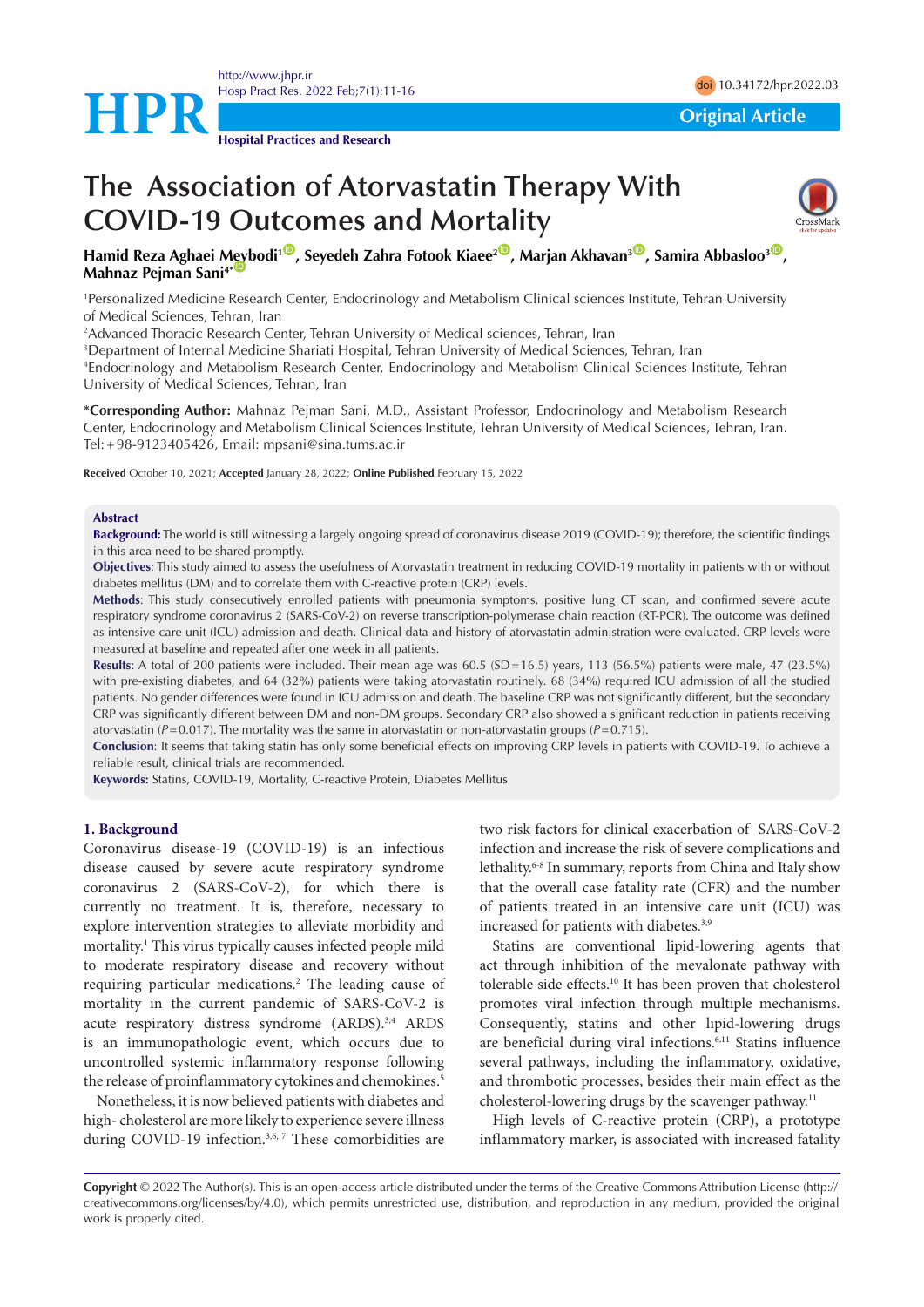risks in COVID-19 patients; along with lung CT scan, it is one of the indicators for confirming positive COVID-19 and can reflect the extent of [lung lesions and disease](https://www.sciencedirect.com/topics/medicine-and-dentistry/silo-fillers-disease) severity.<sup>12-14</sup>

In some studies, co-administration of statins has been suggested as the multipartite combination of potential COVID-19 outcomes mitigation agents.<sup>6</sup> In a retrospective study by Saeed et al,<sup>15</sup> 4252 patients with COVID-19 were recruited, of whom 53% were diabetic. They found that patients with diabetes mellitus (DM) on a statin had lower inflammatory markers (CRP) and reduced cumulative in‐hospital mortality than those not on a statin. Moreover, in a review, the significantly reduction of the inflammatory burden and severity of the clinical course of COVID-19 by statins was mentioned.7

# **2. Objectives**

We assessed the correlation between atorvastatin remedy, CRP levels, ICU admission, and mortality rate in patients with COVID-19 to provide a reference for clinical intervention.

# **3. Methods**

# *3.1. Study Design*

A cross-sectional study was conducted from 1 March to 30 April 2020. All the patients who were hospitalized in a designated center for COVID-19 (Dr. Shariati hospital) in Tehran, Iran, were investigated.

# *3.2. Study Population and Sampling*

A total of 200 patients with pneumonia symptoms, positive lung CT scan, and confirmed SARS-CoV-2 on real-time reverse transcription-polymerase chain reaction (RT-PCR) were consecutively enrolled in this study till they were recovered or dead. Upper respiratory specimens (throat and/or nasal swabs) were obtained and analyzed by RT-PCR. All the patients in this hospital were diagnosed with COVID-19 according to the Fifth Edition of Diagnosis and Treatment Protocols for SARS-CoV-2 from the Chinese National Health Committee.16 No exclusion criteria were planned. The patients' demographic information, clinical data and history of atorvastatin administration, vital signs, and laboratory values were studied.

Only the first admission was included for patients with multiple admissions, and all patients' identifiable information had been de-identified before being stored and analyzed.

All blood samples were non-fasting and analyzed at the central laboratory of Dr Shariati hospital. This lab had quality accreditation as the reference laboratory for Iran's ministry of health university hospitals, located in Tehran, Iran. Serum CRP levels were measured at baseline and repeated after one week (Secondary CRP) using HITACHI 7600-020 automated biochemistry analyzer in all patients (reference range: 0.0 to 6.0 mg/L). The outcome was defined as ICU admission, serum CRP≥6 mg/L, and death.

## *3.3. Statistical Analysis*

Considering the SAMPLE guideline, $17$  the normally distributed variables were expressed as mean (standard deviation), the variables with skewed distribution were expressed as median and 25th and 75th percentile, and the categorical variables were expressed as number (percentage). Performing the normality tests, the distribution of variables was analysed by both the Shapiro–Wilk/Kolmogorov-Smirnov tests and graphical assessments (histograms, Q–Q plots and box plots). Comparing variables in different groups and investigating the associations between variables, we applied sets of parametric (*t* test, ANOVA tests) and nonparametric (Mann–Whitney U test) statistical tests based on the distribution of the data variables. We performed logistic regression analyses to evaluate the association between our main outcome variables and possible explanatory variables. The effect of atorvastatin was adjusted for age, sex, and diabetes. All p values were reported as two-sided with a significance level of 0.05. All statistical tests were performed in SPSS version 25.0 (IBM, NY, USA). Based on the normal range of CRP and Atorvastatin taking, participants were divided into two groups.

# **4. Results**

The mean duration from the date of hospital admission to the study date was 10 (7–13) days, and the mean duration from ICU admission to the study date was 5 (3–9) days. A total of 370 participants were included in our study at baseline with an initial diagnosis of COVID-19, of which 170 were later excluded because they had missing data in the PCR result, age, and/or atorvastatin taking data. The mean age of the study participants was 60.52 (20-96) years, of which 113 were men and 47 subjects had also diabetes.

CRP values for the subject population ranged from less than 6 to 250.0 mg/L, with an overall mean of 56.71 mg/L (SD: 39.03 mg/L): distribution of primary CRP was normal but secondary CRP was not normal.

As is shown in [Table 1,](#page-2-0) the variables including diabetes, mortality rate, ICU admission, atorvastatin taking, and primary/secondary CRP values were not significantly different between genders.

There was no significant difference in mortality or ICU admission between statin and non-statin groups. A separate reduction trajectory was seen both in primary and secondary CRP levels within atorvastatin-taking subjects, which, however, was only significant in secondary CRP (*P*=0.017). Data is presented in [Table 2.](#page-2-1)

When the study population was divided by the normal range of CRP, 94% of participants were laid in the CRP group of the above-average range ( $CRP \ge 6$  mg/L). The median of secondary CRP also remained significantly higher (*P*=0.004) in subjects with higher primary CRP levels [\(Table 3\)](#page-2-2).

Among the 56 subjects who were dead within the study, 33 were men, and 14 subjects also had diabetes. There was no relationship between mortality and age  $(P=0.610)$ ,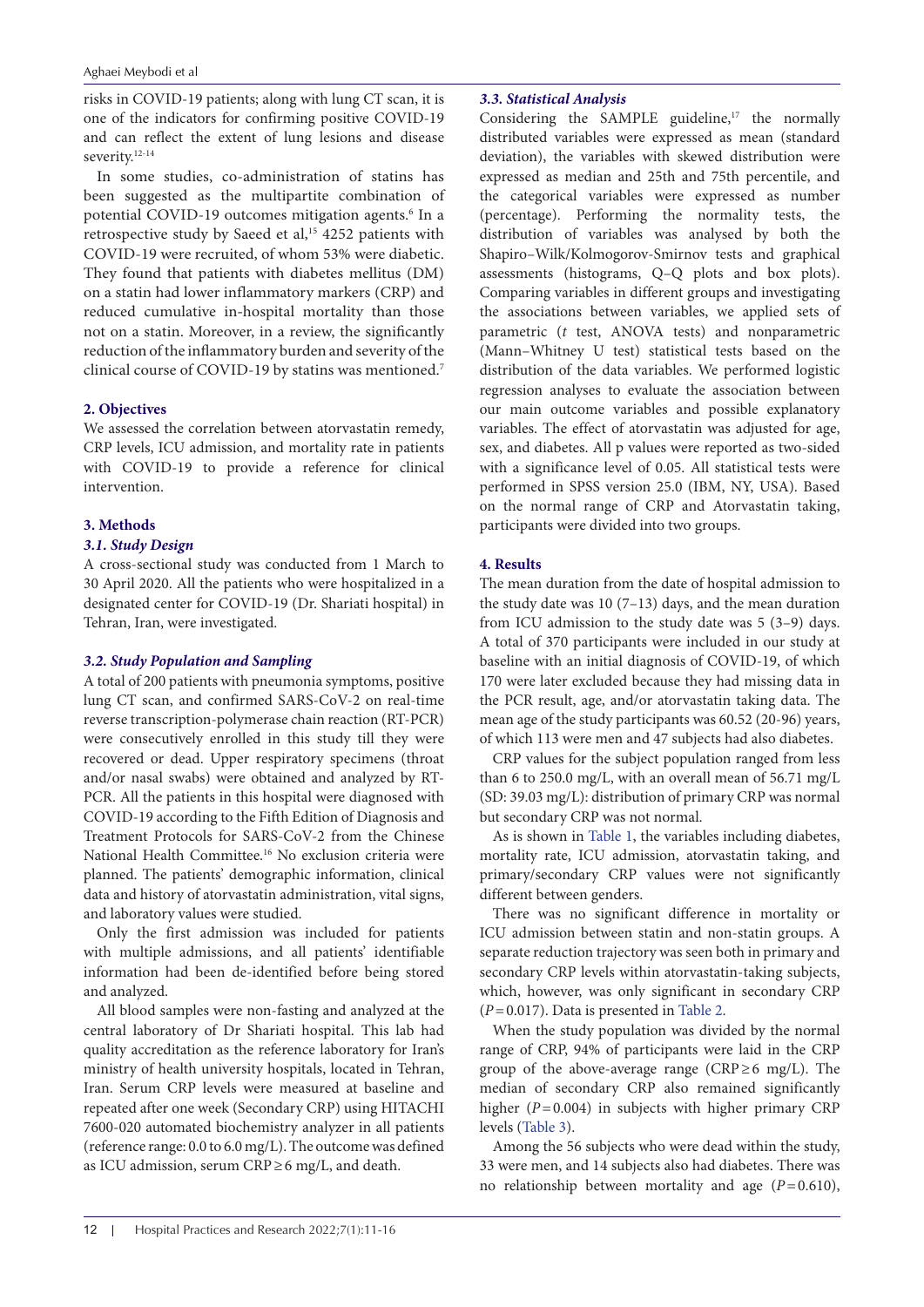<span id="page-2-0"></span>

|  |  | <b>Table 1.</b> Clinical Characteristics of the Studied Subjects Stratified by Gender |  |  |  |  |  |  |  |  |  |
|--|--|---------------------------------------------------------------------------------------|--|--|--|--|--|--|--|--|--|
|--|--|---------------------------------------------------------------------------------------|--|--|--|--|--|--|--|--|--|

|                                               | <b>Gender Groups</b> | Р                |                         |       |  |
|-----------------------------------------------|----------------------|------------------|-------------------------|-------|--|
|                                               | Women<br>No. (%)     | Men<br>No. (%)   | <b>Total</b><br>No. (%) | Value |  |
| Qualitative Variables <sup>a</sup>            |                      |                  |                         |       |  |
| Gender                                        | 87 (43.5)            | 113 (56.5)       | 200 (100)               |       |  |
| Atorvastatin $+$                              | 25(39.1)             | 39 (60.9)        | 64 (32)                 |       |  |
| Atorvastatin -                                | 62(45.6)             | 74 (54.4)        | 136 (68)                | 0.385 |  |
| $Diabetes +$                                  | 19(40.4)             | 28 (59.6)        | 47(23.5)                | 0.627 |  |
| Diabetes -                                    | 85 (55.6)            | 68 (44.4)        | 153 (76.5)              |       |  |
| $ICU +$                                       | 36 (52.9)            | 32 (47.1)        | 68 (34)                 | 0.053 |  |
| $ICU -$                                       | 51 (38.6)            | 81 (61.4)        | 132 (66)                |       |  |
| $Mortality +$                                 | 23(41.1)             | 33 (58.9)        | 56 (28)                 | 0.666 |  |
| Mortality -                                   | 80 (55.6)            | 64 (44.4)        | 144 (72)                |       |  |
| Quantitative variables                        |                      |                  |                         |       |  |
| P-CRP: Mean (SD)**                            | 58.65 2.71)          | 55.17<br>(35.99) | 56.71<br>(39.03)        | 0.809 |  |
| S-CRP: (Median (P25,<br>$P75)$ <sup>***</sup> | 43.5 (21, 71)        | 35 (12, 75)      | 40(16.5, 74)            | 0.496 |  |

ICU: Intensive care unit; CRP: C-reactive protein

<sup>a</sup> Chi-Square test; <sup>b</sup> Independent sample *t* test; <sup>c</sup> Mann–Whitney U test

gender (*P*=0.666), or diabetes (*P*=0.755). Mean primary serum CRP value was significantly higher  $(P=0.001)$ among those subjects who were dead during the study (mean of 70.5 mg/L with a standard deviation of 31.6 mg/L; compared to subjects who were alive: mean of 51.1 mg/L with standard deviation 40.4 mg/L), with slightly less variation, as indicated by the lower standard deviation. Despite this difference, the magnitudes of the means and standard deviations of CRP levels are relatively similar in both groups. Most patients showed CRP levels higher than the reference range by a large margin.

<span id="page-2-2"></span>**Table 3.** Clinical Characteristics of the Studied Subjects Stratified by CRP Normal Levels

|                                                      | $CRP$ (mg/L)             |                        |                         |            |  |
|------------------------------------------------------|--------------------------|------------------------|-------------------------|------------|--|
| Qualitative<br><b>Variables</b> <sup>a</sup>         | CRP < 6<br>No. (%)       | $CRP \ge 6$<br>No. (%) | <b>Total</b><br>No. (%) | P<br>Value |  |
| Gender-W                                             | 5(45.5)                  | 81 (44)                | 86 (44.1)               |            |  |
| Gender-M                                             | 6(54.5)                  | 103 (56)               | 109 (55.9)              | 0.926      |  |
| Atorvastatin $+$                                     | 4(36.4)                  | 58 (31.5)              | 62 (31.8)               | 0.738      |  |
| Atorvastatin -                                       | 7(63.6)                  | 126(68.5)              | 133 (68.2)              |            |  |
| $Diabetes +$                                         | 5(45.5)                  | 41(22.3)               | 46 (23.6)               | 0.079      |  |
| Diabetes -                                           | 6(54.5)                  | 143 (77.7)             | 149 (76.4)              |            |  |
| $ICU +$                                              | 3(27.3)                  | 65(35.3)               | 68 (34.9)               | 0.586      |  |
| $ICU -$                                              | 8(72.7)                  | 119 (64.7)             | 127(65.1)               |            |  |
| $Mortality +$                                        | 2(18.2)                  | 54 (29.3)              | 56 (28.7)               | 0.427      |  |
| Mortality -                                          | 9(81.8)                  | 130 (70.7)             | 139(71.3)               |            |  |
|                                                      |                          | CRP mg/L               |                         | P          |  |
| <b>Quantitative</b><br><b>Variables</b> <sup>b</sup> | <b>Median (P25, P75)</b> |                        |                         |            |  |
|                                                      | CRP < 6                  | $CRP \ge 6$            | <b>Total</b>            | Value      |  |
| S-CRP                                                | 5(3, 5)                  | 40 (17, 74)            | 40 (16.5, 74)           | 0.004      |  |

W: women; M: Men; ICU: Intensive care unit; CRP: C-reactive protein. <sup>a</sup> Chi-Square test; <sup>b</sup> Mann–Whitney U test.

The baseline CRP was not significantly different, but the secondary CRP was significantly different between DM and non-DM groups  $(P=0.491$  and  $P=0.007$ , respectively) [\(Table 4\)](#page-3-0).

By adjusting the age, sex, and diabetes in a logistic regression analysis, atorvastatin from the date before the disease was not associated with the risk of death or increased CRP levels or ICU admission [\(Table 5\)](#page-3-1).

The results also showed a statistically significant relationship between ICU admission and mortality at a

<span id="page-2-1"></span>**Table 2.** Clinical Characteristics of the Studied Subjects Stratified by Atorvastatin Taking

|                                     | Atorvastatin             |                                |                                          |         |  |
|-------------------------------------|--------------------------|--------------------------------|------------------------------------------|---------|--|
| Qualitative variables <sup>a</sup>  | Yes                      | <b>No</b>                      | <b>Total</b>                             | P Value |  |
|                                     | No. (%)                  | No. (%)                        | No. $(\% )$                              |         |  |
| Gender                              | W: 25 (39.1)             | 62(45.6)                       | 87 (43.5)                                | 0.385   |  |
|                                     | M: 9(60.9)               | 74 (54.4)                      | 113(56.5)                                |         |  |
| Diabetes+                           | 30(46.9)                 | 17(12.5)                       | 47(23.5)                                 | < 0.001 |  |
| Diabetes -                          | 34(53.1)                 | 119(87.5)                      | 153 (76.5)                               |         |  |
| $ICU +$                             | 25(39.1)                 | 43 (31.6)                      | 68 (34)                                  |         |  |
| $ICU -$                             | 39(60.9)                 | 93 (68.4)                      | 132 (66)                                 | 0.330   |  |
| $Mortality +$                       | 19(29.7)                 | 37(27.2)                       | 56 (28)                                  | 0.715   |  |
| Mortality -                         | 45(70.3)                 | 99 (72.8)                      | 144 (72)                                 |         |  |
|                                     |                          | <b>Atorvastatin Status</b>     |                                          |         |  |
| Quantitative variables <sup>b</sup> | Yes<br>Median (P25, P75) | No<br><b>Median (P25, P75)</b> | <b>Total</b><br><b>Median (P25, P75)</b> | P Value |  |
| P-CRP                               | 54.00 (25.75, 78.25)     | 68.00 (20.00, 82.00)           | 56.71 (39.03)                            | 0.472   |  |
| S-CRP                               | 20.00 (10.50, 51.00)     | 53.00 (20.75, 76.00)           | 40(16.5, 74)                             | 0.017   |  |

W: women; M: Men; ICU: Intensive care unit; CRP: C-reactive protein.

<sup>a</sup> Chi-Square test; <sup>b</sup> Mann–Whitney U test.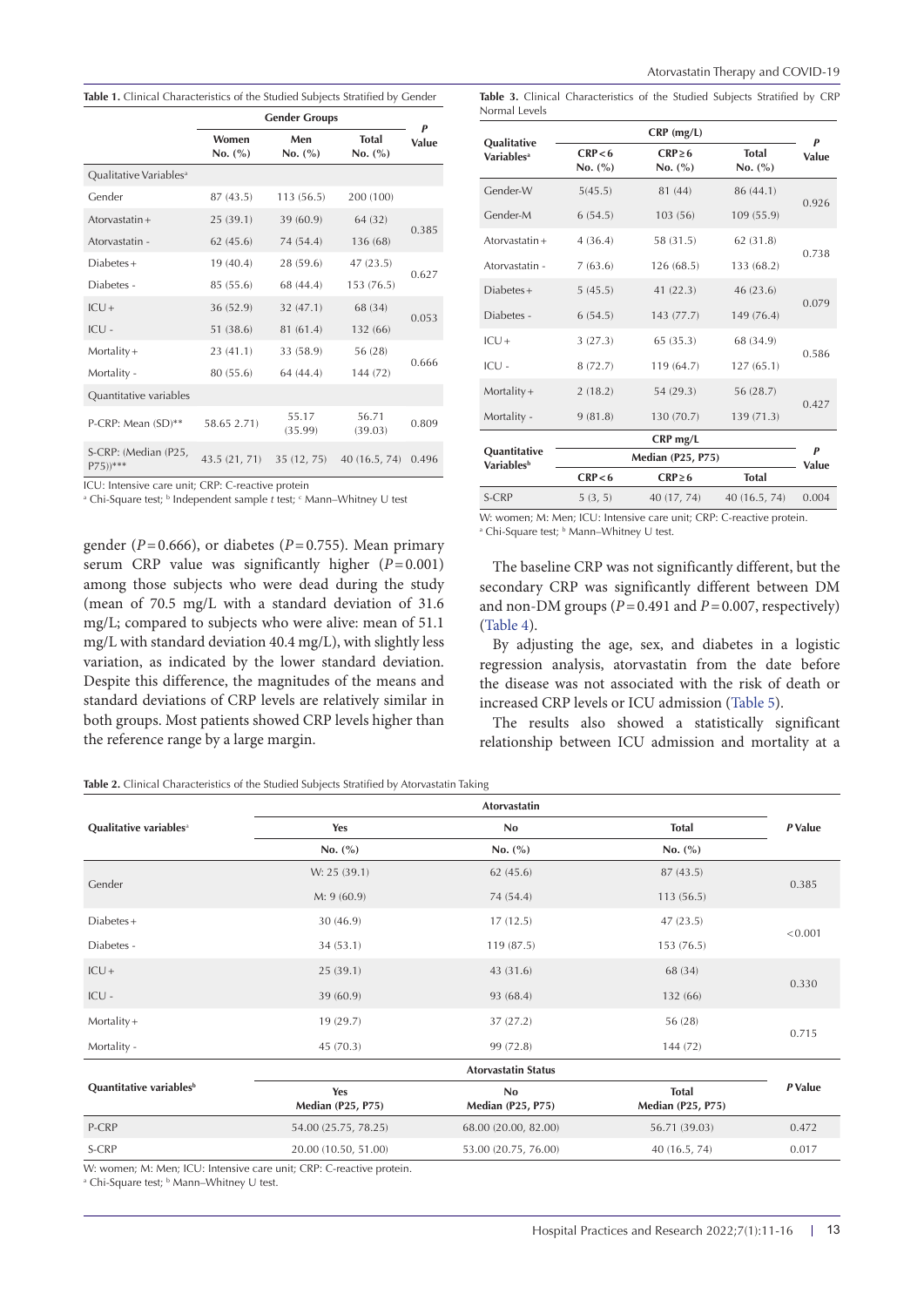<span id="page-3-0"></span>**Table 4.** Comparison of Mean CRP Levels Between Diabetic and Non-diabetic Groups

| <b>Variable</b> <sup>a</sup> | <b>Diabetes</b> | P Value       |       |
|------------------------------|-----------------|---------------|-------|
|                              | Yes<br>No       |               |       |
| <b>CRP</b>                   | 53.23 (33.19)   | 57.78 (40.71) | 0.491 |
| S-CRP                        | 29.56 (25.68)   | 49.23 (31.00) | 0.007 |

CRP: C-reactive protein

Data are presented as mean (standard deviation).

a Independent sample *t* test.

<span id="page-3-1"></span>**Table 5.** Logistic Regression Analysis Between Atorvastatin and Mortality or Serum CRP Levels

| Outcome <sup>a</sup>       | Independent<br>Variable | OR    | 95% CLOR | P                              |       |
|----------------------------|-------------------------|-------|----------|--------------------------------|-------|
|                            |                         |       |          | <b>Upper Limit</b> Lower Limit | Value |
| Serum<br>$CRP \geq 6$ mg/L | Atorvastatin            | 0.806 | 0.227    | 2.86                           | 0.738 |
| Mortality                  | Atorvastatin            | 0.885 | 0.459    | 1.79                           | 0.715 |
| Serum<br>$CRP \ge 10$ mg/L | Atorvastatin            | 0.980 | 0.509    | 1.91                           | 0.628 |
| ICU admission              | Atorvastatin            | 2.18  | 0.74     | 2.57                           | 0.018 |

ICU: Intensive care unit; CRP: C-reactive protein

a Data was adjusted for age, sex, and diabetes.

95% confidence interval. The chance of survival of those who did not go to the ICU was 2.18 times than those of the patients with ICU admission (*P*=0.018).

## **5. Discussion**

We studied whether the anti-inflammatory action of atorvastatin may be of benefit in Covid-19, a state not wellunderstood but characterized by inflammation<sup>18</sup> in which high cholesterol is associated with worse outcomes.<sup>7</sup>

In our study, men account for 56.5% of the gender distribution of COVID‐19 patients, which is consistent with the previous report.<sup>19, 20</sup> However, disease outcomes, including mortality and high CRP levels, were not affected significantly by gender in our study, which is not following other studies reporting women to seem to be less affected than men by severe/fatal COVID‐19 infection, regardless of their age and nationality.20-22 Although the finding that ICU admission distribution was nearly significant between men and women was consistent with our expectations; our other results were unexpected, which all seem to have arisen from the limited number of patients.

The present results indicated that mortality and ICU admission are not significantly different between atorvastatin users and non-atorvastatin users and seems at odds with the studies showing statin taking is independently associated with lower requirement for ICU admission<sup>23</sup> and also associated with a lower risk of death, and other outcomes in COVID-19 patients.<sup>19,24-26</sup> Rodriguez-Nava et al24 found a slower progression to death associated with atorvastatin in patients with COVID-19 admitted to ICU. Zhang et al<sup>19</sup> reported that the use of statins in hospitalized subjects with COVID-19 is associated with a lower risk of all-cause mortality compared to non-statin use. On the other hand, our results are following studies which have shown no significant associations between statin use and hospital death or ICU admission in patients with COVID-19.<sup>27,28</sup> On a meta-analysis, they showed that statin use does not improve in-hospital outcomes and mortality from COVID-19 infection.<sup>28</sup> In a retrospective cohort study on 249 hospitalized patients with COVID-19, it was revealed that in a fully adjusted model, statin use was not associated with length of ICU stay or in-hospital death, but it was significantly associated with decreased risk for invasive mechanical ventilation.<sup>27</sup> The same results are also shown by studies on other respiratory disease.<sup>29</sup> There is even some evidence that shows negative effects (including higher IL-18 levels and mortality) of statin treatment on infection-induced ARDS.30 During their review study, Subir et al<sup>31</sup> stated that de-novo use of statins in COVID-19 should be limited to a clinical trial setting, even though statins have the potential to reduce morbidity and mortality in COVID-19.

Although mortality did not significantly differ between diabetes and non-diabetes groups in our study, in a summary report from China, it has been shown that the overall CFR was augmented from 2.3% to 7.3% for those with pre-existing diabetes.<sup>32</sup> As expected, ICU admission had a statistically significant relationship with mortality which is due to the end-stage of the disease, so more subjects are going to die after ICU admission.<sup>33</sup>

We found that values of primary CRP did not significantly differ between atorvastatin users and nonusers. Nonetheless, secondary CRP significantly decreased in the atorvastatin-taking group after taking medication at the hospital, so it seems CRP levels are not under the effects of COVID-19 medication or statin consumption easily. This is in accordance with the literature where results are inconsistent. Voleti and Agrawal 34 investigated the regulation of CRP gene expression to evaluate statinmediated CRP reduction. The authors have mentioned that the decrease in CRP level following statin treatment does not necessarily attenuate the inflammation. The measurement of serum CRP levels alone in individuals on statin therapy is not as valuable as was supposed. Zhang et al<sup>19</sup> disclosed that the CRP showed a descending trend after hospital admission in both statin and non- statin groups, but with lower levels among the statins users.

The lack of consistent results about the effects of statins on outcomes and mortality in COVID-19 patients can be explained by several proposed reasons. First, there was a risk of channelling bias since patients on statins were more likely to have several comorbid conditions than those without.<sup>23</sup> Second, Statins have some adverse effects which may counter-balanced their beneficial effects, including anti-inflammatory and lipid-lowering properties. Statins may exacerbate compensatory immune signals, increase the expression of ACE2 as the receptor for the virus that causes COVID-19. They may cause myotoxicity in some patients, thus have the potential to exacerbate the pathology of COVID-19.19,28 Lastly, differences in definitions of what is or is not a COVID-19–related death and outcomes might explain variation in the results from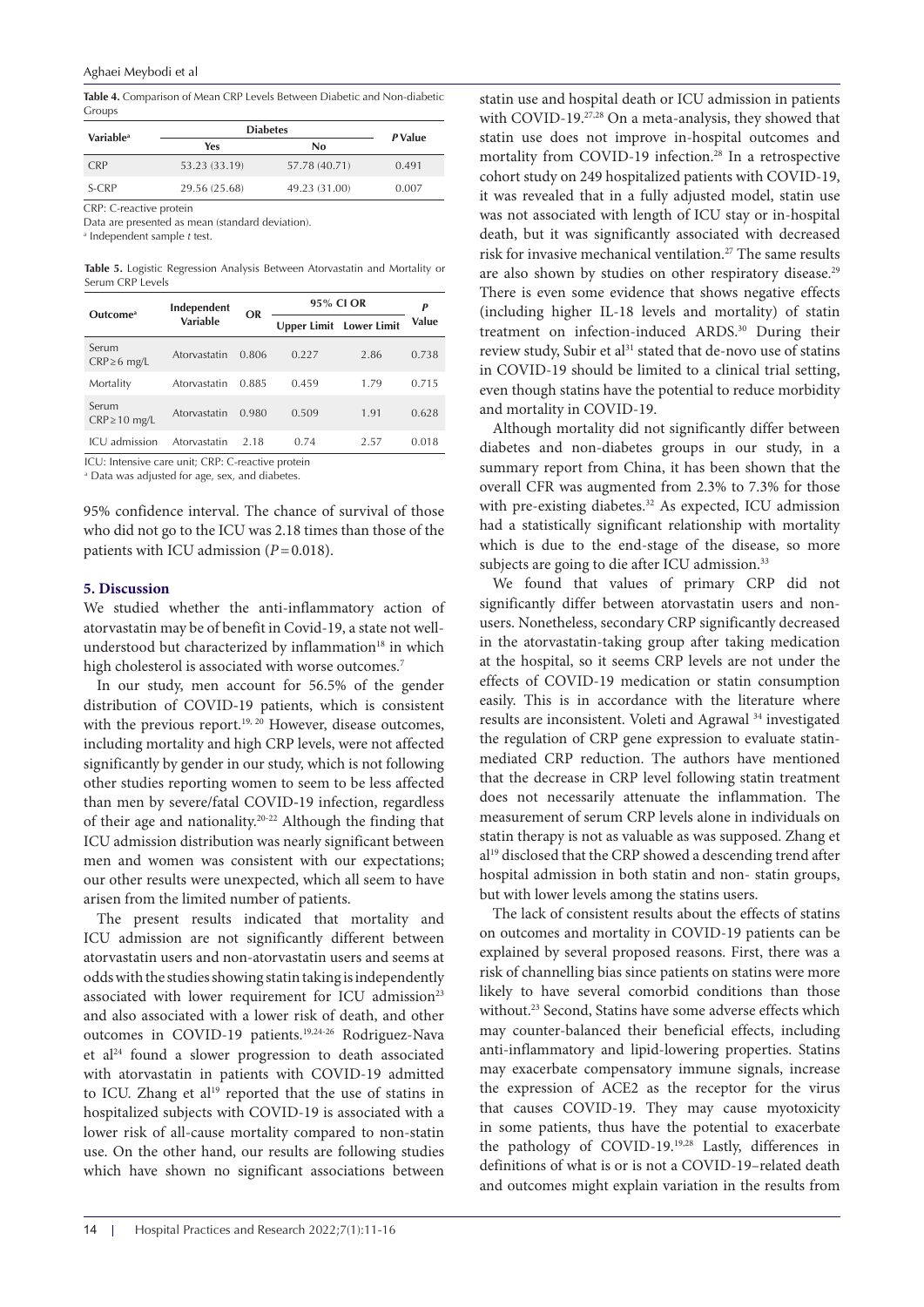# Research Highlights

## **What Is Already Known?**

Statins influence several pathways, including the inflammatory, oxidative, and thrombotic processes, besides their main effect as cholesterol-lowering drugs by the scavenger pathway

# **What Does This Study Add?**

- Using of statins in hospitalized subjects with COVID-19 is associated with a lower risk of allcause mortality compared to non-statin use.
- Taking statin has some beneficial effects on the improvement of CRP levels in patients with COVID-19.

studies about statin taking effects. Moreover, the different results from such studies may result from diverse disease conditions and the heterogeneity in the target populations. Thus, randomized controlled trials are needed. Inpatient or outpatient subjects and starting statin therapy during the episode of COVID-19 should also be kept in mind to confirm the actual effect of statins on COVID-19 patients.

## *5.1. Limitation*

However, our study was small, and adverse outcome rates were low. This limitation, along with the observational nature of this study that, may affect the generalizability of results; thus, findings should be taken with caution.

## **6. Conclusion**

It was revealed that taking statin has some beneficial effects on improving CRP levels in patients with COVID-19. To achieve a reliable result, a study of patients with matching clinic characteristics except for statin usage and clinical trials is recommended. Moreover, the exact outcome and effects of statins on COVID-19 patients have yet to be explored in interventional studies, and the underlying mechanisms need to be investigated more in-depth.

#### **Authors' Contributions**

HRAM, SZFK and MPS developed the study concept and draft preparation, MA and SA performed data gathering, data analysis and interpretation. All authors revised the manuscript for critical intellectual content and approved the final version of the manuscript.

#### **Conflict of Interest Disclosures**

The authors declare that they have no conflicts of interest.

## **Ethical Approval**

The study was approved by the ethical committee of the Tehran University of Medical Sciences, Tehran, Iran (Approval Number: IR.TUMS.MEDICINE.REC.1400.801). All participants were guaranteed anonymity, and they provided informed consent. The consent form was signed by the participants or their legal guardians of them.

### **Funding/Support**

None.

#### **References**

- 1. Wu Z, McGoogan JM. Characteristics of and important lessons from the coronavirus disease 2019 (COVID-19) outbreak in China: summary of a report of 72 314 cases from the Chinese Center for Disease Control and Prevention. JAMA. 2020;323(13):1239-42. doi[:10.1001/jama.2020.2648](https://doi.org/10.1001/jama.2020.2648).
- 2. Singhal T. A review of coronavirus disease-2019 (COVID-19). Indian J Pediatr. 2020;87(4):281-6. doi[:10.1007/s12098-020-](https://doi.org/10.1007/s12098-020-03263-6) [03263-6](https://doi.org/10.1007/s12098-020-03263-6).
- 3. Turcotte JJ, Meisenberg BR, MacDonald JH, et al. Risk factors for severe illness in hospitalized COVID-19 patients at a regional hospital. PLoS One. 2020;15(8):e0237558. doi[:10.1371/](https://doi.org/10.1371/journal.pone.0237558) [journal.pone.0237558](https://doi.org/10.1371/journal.pone.0237558).
- 4. Onder G, Rezza G, Brusaferro S. Case-fatality rate and characteristics of patients dying in relation to COVID-19 in Italy. JAMA. 2020;323(18):1775-6. doi:[10.1001/jama.2020.4683.](https://doi.org/10.1001/jama.2020.4683)
- 5. Dashti-Khavidaki S, Khalili H. Considerations for statin therapy in patients with COVID-19. Pharmacotherapy. 2020;40(5):484- 6. doi[:10.1002/phar.2397](https://doi.org/10.1002/phar.2397).
- 6. Wang H, Yuan Z, Pavel MA, et al. The role of high cholesterol in age-related COVID19 lethality. bioRxiv. 2021. doi[:10.1101/2020.05.09.086249](https://doi.org/10.1101/2020.05.09.086249).
- 7. Radenkovic D, Chawla S, Pirro M, Sahebkar A, Banach M. Cholesterol in relation to COVID-19: should we care about it? J Clin Med. 2020;9(6):1909. doi:[10.3390/jcm9061909.](https://doi.org/10.3390/jcm9061909)
- 8. Zaki N, Alashwal H, Ibrahim S. Association of hypertension, diabetes, stroke, cancer, kidney disease, and high-cholesterol with COVID-19 disease severity and fatality: a systematic review. Diabetes Metab Syndr. 2020;14(5):1133-42. doi[:10.1016/j.dsx.2020.07.005](https://doi.org/10.1016/j.dsx.2020.07.005).
- 9. Fadini GP, Morieri ML, Longato E, Avogaro A. Prevalence and impact of diabetes among people infected with SARS-CoV-2. J Endocrinol Invest. 2020;43(6):867-9. doi[:10.1007/s40618-](https://doi.org/10.1007/s40618-020-01236-2) [020-01236-2](https://doi.org/10.1007/s40618-020-01236-2).
- 10. Adhyaru BB, Jacobson TA. Safety and efficacy of statin therapy. Nat Rev Cardiol. 2018;15(12):757-69. doi[:10.1038/s41569-](https://doi.org/10.1038/s41569-018-0098-5) [018-0098-5.](https://doi.org/10.1038/s41569-018-0098-5)
- 11. Albert MA, Danielson E, Rifai N, Ridker PM. Effect of statin therapy on C-reactive protein levels: the pravastatin inflammation/CRP evaluation (PRINCE): a randomized trial and cohort study. JAMA. 2001;286(1):64-70. doi[:10.1001/](https://doi.org/10.1001/jama.286.1.64) [jama.286.1.64](https://doi.org/10.1001/jama.286.1.64).
- 12. Wang L. C-reactive protein levels in the early stage of COVID-19. Med Mal Infect. 2020;50(4):332-4. doi:[10.1016/j.](https://doi.org/10.1016/j.medmal.2020.03.007) [medmal.2020.03.007.](https://doi.org/10.1016/j.medmal.2020.03.007)
- 13. Hasani H, Mardi S, Shakerian S, Taherzadeh-Ghahfarokhi N, Mardi P. The novel coronavirus disease (COVID-19): a PRISMA systematic review and meta-analysis of clinical and paraclinical characteristics. Biomed Res Int. 2020;2020:3149020. doi[:10.1155/2020/3149020.](https://doi.org/10.1155/2020/3149020)
- 14. Fang Y, Zhang H, Xie J, et al. Sensitivity of chest CT for COVID-19: comparison to RT-PCR. Radiology. 2020;296(2):E115-E7. doi[:10.1148/radiol.2020200432](https://doi.org/10.1148/radiol.2020200432).
- 15. Saeed O, Castagna F, Agalliu I, et al. Statin use and in-hospital mortality in patients with diabetes mellitus and COVID-19. J Am Heart Assoc. 2020;9(24):e018475. doi[:10.1161/](https://doi.org/10.1161/jaha.120.018475) [jaha.120.018475](https://doi.org/10.1161/jaha.120.018475).
- 16. Xiao AT, Tong YX, Gao C, Zhu L, Zhang YJ, Zhang S. Dynamic profile of RT-PCR findings from 301 COVID-19 patients in Wuhan, China: a descriptive study. J Clin Virol. 2020;127:104346. doi[:10.1016/j.jcv.2020.104346](https://doi.org/10.1016/j.jcv.2020.104346).
- 17. Lang TA, Altman DG. Basic statistical reporting for articles published in biomedical journals: the "Statistical Analyses and Methods in the Published Literature" or the SAMPL Guidelines. Int J Nurs Stud. 2015;52(1):5-9. doi:[10.1016/j.](https://doi.org/10.1016/j.ijnurstu.2014.09.006) [ijnurstu.2014.09.006](https://doi.org/10.1016/j.ijnurstu.2014.09.006).
- 18. Lazzaroni MG, Piantoni S, Masneri S, et al. Coagulation dysfunction in COVID-19: the interplay between inflammation,